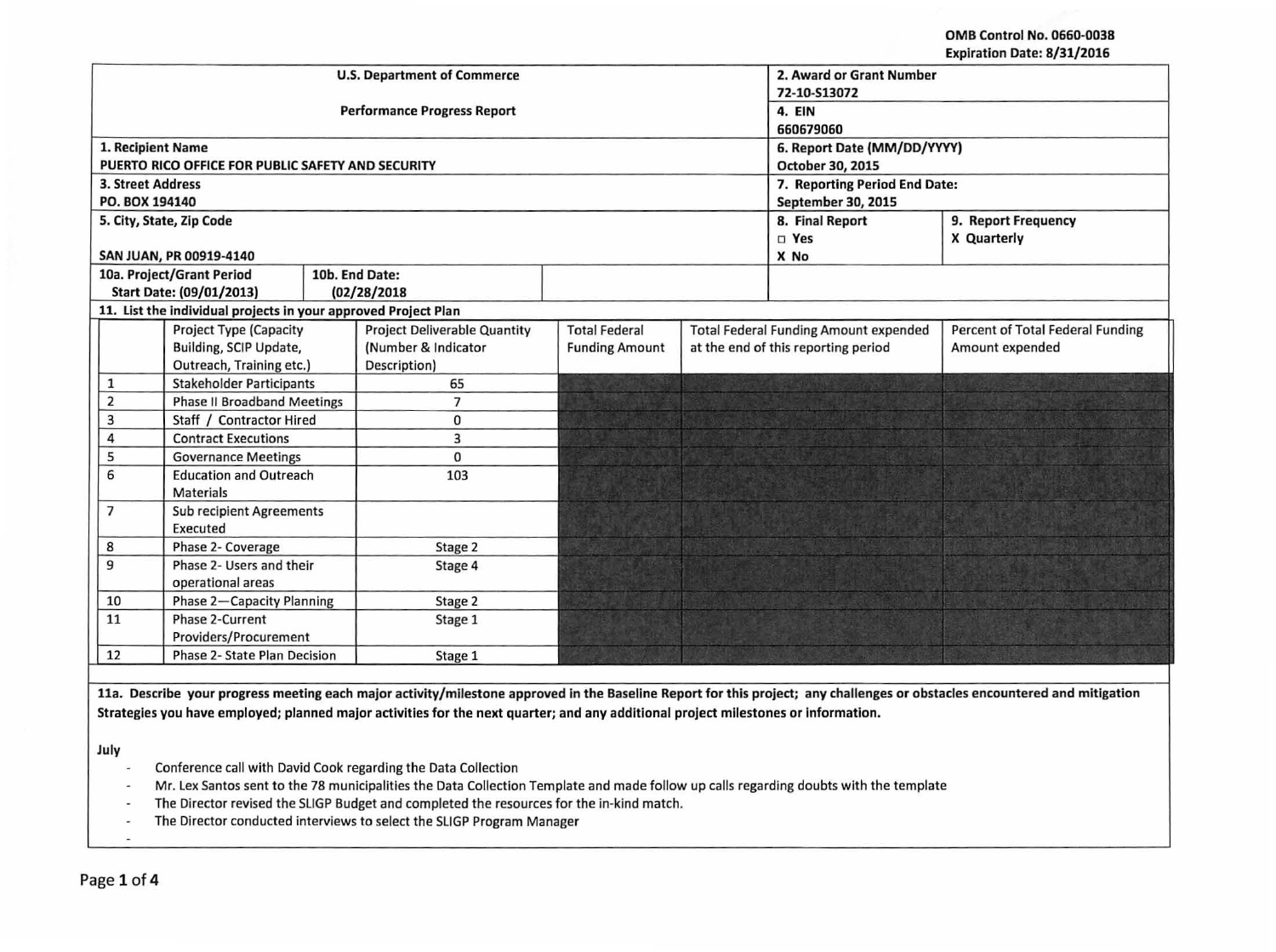## August:

- Revised the SLIGP budget
- The Director sent the Data Collection template to the First Responders Agencies. Mr. Lex Santos gave follow ups to all of them
- The Director prepared the Samuel Salazar and Mr. Miguel Rfos in-kind contribution  $\overline{\phantom{a}}$
- The Director sent a letter to 9-1-1 Board for the match
- The Director and Lex Santos conducted meetings regarding the status of the Data Collection  $\sim$
- The Director gave an update for the Project to Mr. Miguel Rfos  $\sim$
- Mr. Felix Garcia sent the Data Collection template to the Federal Agencies
- Mr. Felix Garcia participated in the *WA* WS alerting Best Practices webinar  $\sim$
- Mr. Garcia gave advisor to a couple of municipalities regarding the Data Collection template  $\blacksquare$
- The Director and Lex Santos participated in a conference call with David Cook and Yuki Miyamoto, regarding the project.  $\sim$
- The Director conducted additional interviews to select the SLIGP program Manager  $\bullet$
- Mr. Lex Santos conducted a meeting with the Data Collectors regarding the project  $\overline{\phantom{a}}$
- $\overline{a}$ On August 28, Lex Santos participated in the FirstNet Public Safety briefing webinar

## September:

- The Director sent letters to the 78 mayors regarding the low participation of the municipalities with the Data Collection
- The Director and Mrs. Netnia Carrasquillo revised the SLIGP Budget package
- Mr. Lex Santos, Mr. Felix Garcia and the Data Collectors visited the Regions to explain the status of the project and the Data Collection template
- Mr. Lex Santos, Felix Garcia and the Data Collectors
- Mrs. Netnla Carrasquillo worked with the financial report of the project
- Mr. Lex Santos, Felix Garcia and the Data Collectors worked with the Data Collection tabulation and sent the final report to NTIA and First Net
- On September 15-16 2015, our Office conducted the OP-PSCC: Public Safety Communications Center Operation Seminar to help the Public Safety managers to assess their current operations during the emergencies. ( 60 attendees)
- The Office hire the Administrative Assistant, she will be expended 10% of her time on the SLIGP activities
- The Director maintained communication via-email with Mrs. Yuki Miyamoto and David Cook regarding the SLIGP activities
- Mr. Felix Garcia worked with the SCIP update with the stakeholders through follow ups calls. The final version was submitted by Garcia in September.

11b. If the project team anticipates requesting any changes to the approved Baseline Report in the next quarter, describe those below. Note that any substantive changes to the Baseline Report must be approved by the Department of Commerce before implementation.

llc. Provide any other Information that would be useful to NTIA as it assesses this project's progress.

11d. Describe any success stories or best practices you have Identified. Please be as specific as possible.

65 Municipal attendees and PR Office for Public Safety received an update of the SLIGP project.

78 Mayor received a communication regarding the Data Collection phase

Page 2 of 4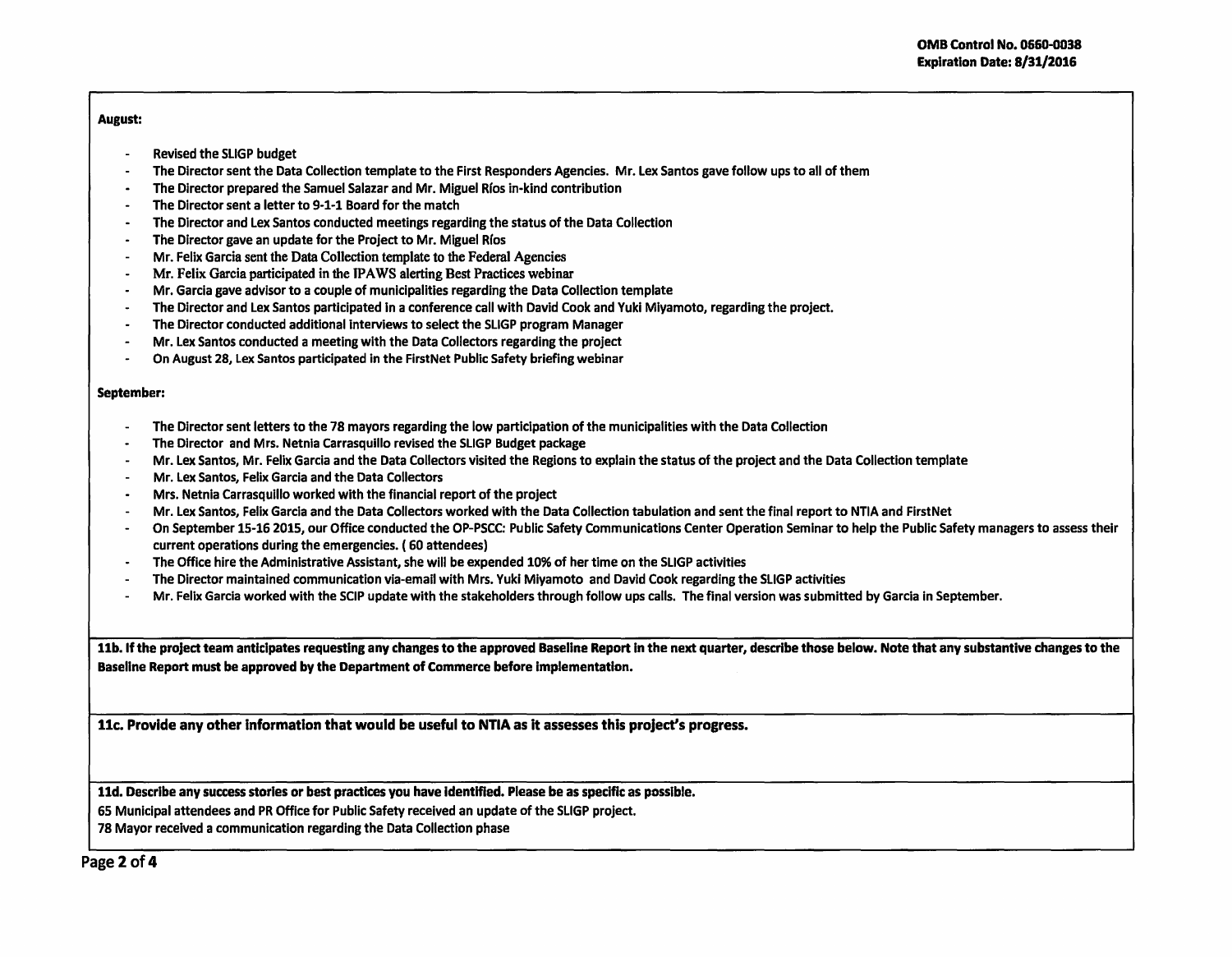25 persons in August see our Facebook page. The SCIP plan was submitted in September to the OEC by Felix Garcia

## 12. Personnel

12a. If the project is not fully staffed, describe how any lack of staffing may impact the project's time line and when the project will be fully staffed.

We hope to get new resources according to Second Phase.

## 12b. Staffing Table

|                                                                                                                                                                                           |                                                              | FTE <sub>%</sub>                                                           | <b>Project(s) Assigned</b> |                                                                                                                                   |                                                |                   |                 |                                            |                                         | Change     |                                      |  |
|-------------------------------------------------------------------------------------------------------------------------------------------------------------------------------------------|--------------------------------------------------------------|----------------------------------------------------------------------------|----------------------------|-----------------------------------------------------------------------------------------------------------------------------------|------------------------------------------------|-------------------|-----------------|--------------------------------------------|-----------------------------------------|------------|--------------------------------------|--|
| <b>Project Manager</b>                                                                                                                                                                    | 1                                                            | Implementation of the plan and assure that project milestones are achieved |                            |                                                                                                                                   |                                                |                   |                 | <b>Currently Vacant</b>                    |                                         |            |                                      |  |
| <b>Finance Director/Accountant</b>                                                                                                                                                        |                                                              | .20                                                                        |                            | Produce reporting of financial report and transactions including audit systems                                                    |                                                |                   |                 |                                            |                                         |            |                                      |  |
| <b>SWIC</b>                                                                                                                                                                               |                                                              | .50                                                                        |                            | Implementation a statewide vision for interoperability                                                                            |                                                |                   |                 |                                            |                                         |            |                                      |  |
| <b>SPOC</b>                                                                                                                                                                               |                                                              |                                                                            |                            |                                                                                                                                   | Primary point of contact for NTIA and FirstNet |                   |                 |                                            |                                         |            | No longer charged to<br><b>SLIGP</b> |  |
| <b>Grants Administrator</b>                                                                                                                                                               |                                                              |                                                                            |                            | Provide grant management support, managing the project's budget, and ensuring that<br>the grant activities are completed on time. |                                                |                   |                 |                                            |                                         |            |                                      |  |
|                                                                                                                                                                                           |                                                              |                                                                            |                            |                                                                                                                                   |                                                |                   |                 |                                            |                                         |            |                                      |  |
| 13. Subcontracts (Vendors and/or Sub recipients)<br>13a. Subcontracts Table - Include all subcontractors. The totals from this table must equal the "Subcontracts Total" in Question 14f. |                                                              |                                                                            |                            |                                                                                                                                   |                                                |                   |                 |                                            |                                         |            |                                      |  |
|                                                                                                                                                                                           |                                                              |                                                                            |                            |                                                                                                                                   |                                                |                   |                 |                                            |                                         |            |                                      |  |
| Name                                                                                                                                                                                      | <b>Subcontract Purpose</b>                                   | Type<br>(Vendor/Subject.)                                                  |                            | RFP/RFQ<br>Issued<br>(Y/N)                                                                                                        | <b>Contract Executed</b><br>(Y/N)              | <b>Start Date</b> | <b>End Date</b> | <b>Total Federal</b><br>Funds<br>Allocated | Total<br>Matching<br>Funds<br>Allocated |            | Project and %<br>Assigned            |  |
| Lex Santos                                                                                                                                                                                | Project Management/<br><b>Technical Advisor</b>              | Vendor                                                                     |                            | Interviews                                                                                                                        | Υ                                              | 08/17/2015        | 09/30/2015      | \$12,000.00                                |                                         | \$0.00     |                                      |  |
| Andrés F.<br>Márquez                                                                                                                                                                      | Data Collector                                               | Vendor                                                                     |                            | <b>Interviews</b>                                                                                                                 | Y                                              | 08/17/2015        | 09/30/2015      | \$4,800.00                                 |                                         | \$0.00     |                                      |  |
| Frances T.<br>Vázquez                                                                                                                                                                     | Data Collector                                               | Vendor                                                                     |                            | <b>Interviews</b>                                                                                                                 | Y                                              | 08/17/2015        | 09/30/2015      | \$4,800.00                                 |                                         | \$0.00     |                                      |  |
| <b>TBD</b>                                                                                                                                                                                | Planning/Legal<br>Consultant/<br>Engineering<br>Organization | Vendor                                                                     |                            | N                                                                                                                                 | N                                              | <b>TBD</b>        | <b>TBD</b>      | <b>TBD</b>                                 |                                         | <b>TBD</b> |                                      |  |